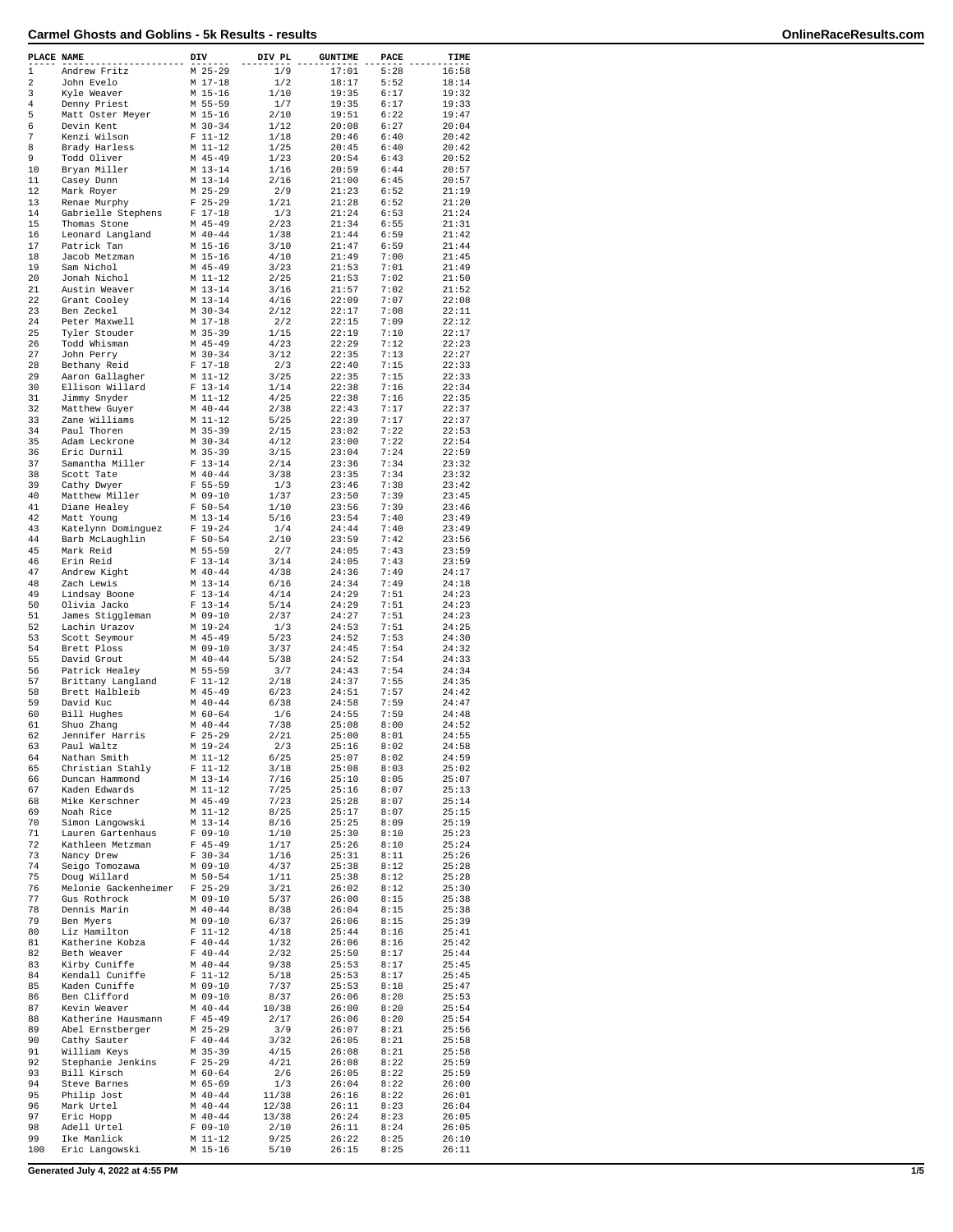| PLACE NAME |                                   | DIV                      | DIV PL         | <b>GUNTIME</b> | PACE         | TIME           |
|------------|-----------------------------------|--------------------------|----------------|----------------|--------------|----------------|
| 101        | Jay Morrisson                     | M 15-16                  | 6/10           | 26:35          | 8:26         | 26:12          |
| 102        | Ellie Kight                       | $F 11-12$                | 6/18           | 26:19          | 8:26         | 26:14          |
| 103<br>104 | Eileen Bergin<br>Maxwell Hammond  | $F 30-34$<br>M 11-12     | 2/16<br>10/25  | 26:45<br>26:24 | 8:26<br>8:29 | 26:14<br>26:22 |
| 105        | Lori Kopp                         | $F 40 - 44$              | 4/32           | 26:42          | 8:30         | 26:24          |
| 106        | Nolan Kopp                        | $M$ 09-10                | 9/37           | 26:42          | 8:30         | 26:25          |
| 107        | Caleb Holland                     | M 11-12                  | 11/25          | 26:31          | 8:30         | 26:25          |
| 108        | Mauren Randall                    | $F$ 35-39                | 1/19           | 26:36          | 8:30         | 26:26          |
| 109<br>110 | Grant Moon                        | $M$ 09-10                | 10/37          | 26:34          | 8:31         | 26:28<br>26:30 |
| 111        | Hannah Jacko<br>Sean Weitzel      | $F 11-12$<br>$M_11-12$   | 7/18<br>12/25  | 26:37<br>26:39 | 8:31<br>8:32 | 26:32          |
| 112        | Jeff Schoonover                   | $M$ 35-39                | 5/15           | 26:58          | 8:33         | 26:34          |
| 113        | Heather Hare                      | $F 30-34$                | 3/16           | 26:49          | 8:35         | 26:41          |
| 114        | Jenni Clarke                      | $F 30-34$                | 4/16           | 27:15          | 8:36         | 26:45          |
| 115        | Mott Clarke                       | $M$ 35-39                | 6/15           | 27:15          | 8:36         | 26:45          |
| 116        | Neil-Walker Simmons               | $M$ 11-12                | 13/25          | 26:58          | 8:38         | 26:50          |
| 117<br>118 | Julian Evans<br>Georgia Simmon    | M 09-10<br>$F 13 - 14$   | 11/37<br>6/14  | 27:11<br>27:02 | 8:38<br>8:39 | 26:51<br>26:55 |
| 119        | Sabrina Walz                      | $F 19-24$                | 2/4            | 27:50          | 8:40         | 26:55          |
| 120        | Johnny Pryor                      | $M$ 30-34                | 5/12           | 27:24          | 8:42         | 27:01          |
| 121        | Billy Freudenthal                 | $M$ 09-10                | 12/37          | 27:04          | 8:42         | 27:02          |
| 122        | Sean Southern                     | $M$ 30-34                | 6/12           | 27:25          | 8:42         | 27:03          |
| 123        | Carrie Spence                     | $F 40 - 44$              | 5/32           | 27:14          | 8:43         | 27:06          |
| 124        | Patrick Cavanaugh                 | $M$ 09-10                | 13/37          | 27:29          | 8:43         | 27:07          |
| 125<br>126 | Joe Springman<br>Tim Sanders      | $M$ 25-29<br>$M$ 60-64   | 4/9<br>3/6     | 27:45<br>27:37 | 8:45<br>8:49 | 27:13<br>27:24 |
| 127        | Judi Morrisson                    | $F 50 - 54$              | 3/10           | 27:49          | 8:50         | 27:26          |
| 128        | Ryan Worthen                      | M 11-12                  | 14/25          | 27:59          | 8:50         | 27:26          |
| 129        | Greg Hueber                       | $M$ 60-64                | 4/6            | 27:36          | 8:51         | 27:31          |
| 130        | Cathy Colbert                     | $F$ 45-49                | 3/17           | 27:56          | 8:52         | 27:34          |
| 131        | Cassidy Evanson                   | $F 13 - 14$              | 7/14           | 27:52          | 8:52         | 27:35          |
| 132<br>133 | Nigelle Holloway<br>James Hoffman | $F$ 35-39<br>M 55-59     | 2/19<br>4/7    | 28:15          | 8:54<br>8:55 | 27:40<br>27:41 |
| 134        | Jennifer Worthen                  | $F 40-44$                | 6/32           | 28:04<br>28:14 | 8:55         | 27:43          |
| 135        | William Pitts                     | $M$ 09-10                | 14/37          | 28:10          | 8:59         | 27:55          |
| 136        | Justin McKay                      | $M$ 35-39                | 7/15           | 28:19          | 9:00         | 27:58          |
| 137        | Josie McKay                       | $F$ 25-29                | 5/21           | 28:18          | 9:00         | 27:59          |
| 138        | Sean Mulroy                       | $M$ 40-44                | 14/38          | 28:13          | 9:00         | 27:59          |
| 139        | Daniel Murphy                     | $M$ 40-44                | 15/38          | 28:25          | 9:00         | 27:59          |
| 140        | Svetlana Kamensky                 | $F 19-24$                | 3/4            | 28:30          | 9:00         | 27:59          |
| 141<br>142 | Mike Pitts<br>T Renee McCord      | $M$ 40-44<br>$F 40 - 44$ | 16/38<br>7/32  | 28:15<br>28:20 | 9:00<br>9:01 | 28:00<br>28:00 |
| 143        | Celia McGhiey                     | $F 13 - 14$              | 8/14           | 28:29          | 9:02         | 28:05          |
| 144        | Ryan Vevang                       | $M_1$ 19-24              | 3/3            | 28:42          | 9:03         | 28:07          |
| 145        | Jacob Mueller                     | $M$ 09-10                | 15/37          | 28:20          | 9:03         | 28:08          |
| 146        | Matt Gallagher                    | M 15-16                  | 7/10           | 28:13          | 9:03         | 28:09          |
| 147        | Connor Gordon                     | $M$ 09-10                | 16/37          | 28:18          | 9:04         | 28:10          |
| 148<br>149 | Kelly Snow                        | $F$ 35-39<br>$M$ 40-44   | 3/19           | 28:24          | 9:04<br>9:05 | 28:12<br>28:13 |
| 150        | Jeff Anderson<br>Mark Evanson     | $M$ 60-64                | 17/38<br>5/6   | 28:30<br>28:34 | 9:05         | 28:13          |
| 151        | Luke Linville                     | $M$ 15-16                | 8/10           | 28:38          | 9:06         | 28:17          |
| 152        | Seamus Boyce                      | $M$ 30-34                | 7/12           | 28:54          | 9:06         | 28:18          |
| 153        | Amee Cherubini                    | $F$ 35-39                | 4/19           | 28:34          | 9:06         | 28:18          |
| 154        | Jake Linville                     | $M$ 15-16                | 9/10           | 28:41          | 9:07         | 28:19          |
| 155        | Lauren Kawecki                    | $F$ 25-29                | 6/21           | 28:30          | 9:07         | 28:20          |
| 156<br>157 | Nick Loub<br>Greer Trapkus-Harris | M 09-10<br>$F$ 25-29     | 17/37<br>7/21  | 28:31<br>28:51 | 9:07<br>9:08 | 28:21<br>28:22 |
| 158        | Andrew Harris                     | $M$ 25-29                | 5/9            | 28:51          | 9:08         | 28:23          |
| 159        | Julie Johnson                     | $F 30-34$                | 5/16           | 28:40          | 9:08         | 28:23          |
| 160        | Julianne Bryan                    | $F$ 35-39                | 5/19           | 28:33          | 9:08         | 28:23          |
| 161        | Laura Mueller                     | $F$ 45-49                | 4/17           | 28:42          | 9:09         | 28:26          |
| 162        | Mary Branigan                     | $F$ 45-49                | 5/17           | 28:33          | 9:09         | 28:26          |
| 163<br>164 | Caryn Green<br>Noah Green         | $F 40 - 44$<br>M 09-10   | 8/32<br>18/37  | 28:42<br>28:42 | 9:09<br>9:09 | 28:27<br>28:27 |
| 165        | Frances Miller                    | $F 11-12$                | 8/18           | 28:38          | 9:10         | 28:31          |
| 166        | Amy Joliet                        | $F 40 - 44$              | 9/32           | 28:44          | 9:11         | 28:31          |
| 167        | Zbigniew Zajac                    | $M$ 60-64                | 6/6            | 28:49          | 9:11         | 28:33          |
| 168        | Summer Snyder                     | $F 11 - 12$              | 9/18           | 28:41          | 9:12         | 28:34          |
| 169        | Amanda Schafer                    | $F 11-12$                | 10/18          | 28:44          | 9:12         | 28:37          |
| 170<br>171 | Lee Legrand<br>Doug Brune         | $M$ 40-44<br>$M$ 40-44   | 18/38<br>19/38 | 28:49<br>28:49 | 9:13<br>9:13 | 28:38<br>28:40 |
| 172        | Will Brune                        | $M$ 09-10                | 19/37          | 28:49          | 9:14         | 28:40          |
| 173        | Bob Lindman                       | $M$ 40-44                | 20/38          | 29:11          | 9:14         | 28:41          |
| 174        | Joann Schafer                     | $F 40 - 44$              | 10/32          | 28:54          | 9:15         | 28:46          |
| 175        | Nicholas Leamon                   | $M$ 09-10                | 20/37          | 29:09          | 9:16         | 28:49          |
| 176        | Herbert Treen                     | $M$ 45-49                | 8/23           | 29:00          | 9:16         | 28:49          |
| 177<br>178 | Mike Hamm                         | $M$ 40-44                | 21/38          | 29:24          | 9:17         | 28:53          |
| 179        | Mark Lushell<br>Jason McBill      | $M$ 45-49<br>$M$ 25-29   | 9/23<br>6/9    | 29:24<br>29:28 | 9:18<br>9:18 | 28:55<br>28:55 |
| 180        | Kassie Kissinger                  | $F 30-34$                | 6/16           | 29:28          | 9:18         | 28:55          |
| 181        | Andrew Sauter                     | M 13-14                  | 9/16           | 29:02          | 9:18         | 28:56          |
| 182        | Michael Segal                     | $M$ 25-29                | 7/9            | 29:17          | 9:21         | 29:03          |
| 183        | Melissa Andrews                   | $F$ 25-29                | 8/21           | 29:17          | 9:21         | 29:03          |
| 184        | Ronna Hopp                        | $F 40 - 44$              | 11/32          | 29:34          | 9:24         | 29:14          |
| 185        | Brian Farrell                     | M 13-14                  | 10/16          | 29:46          | 9:25         | 29:17          |
| 186<br>187 | Aaron Piening<br>Bruce Benjamin   | M 30-34<br>$M$ 40-44     | 8/12<br>22/38  | 30:02<br>29:59 | 9:27<br>9:27 | 29:23<br>29:23 |
| 188        | Stephanie Ramsamooj               | $F 30-34$                | 7/16           | 29:50          | 9:28         | 29:24          |
| 189        | Mary Snyder                       | $F$ 45-49                | 6/17           | 29:39          | 9:28         | 29:27          |
| 190        | Jim Mahoney                       | $M$ 30-34                | 9/12           | 29:57          | 9:29         | 29:27          |
| 191        | Bryan Ferry                       | $M$ 40-44                | 23/38          | 29:47          | 9:29         | 29:29          |
| 192        | Rachel Ferry                      | $F$ 35-39                | 6/19           | 29:47          | 9:29         | 29:29          |
| 193<br>194 | Darin Dill<br>Kristi Cooper       | $M$ 35-39<br>$F 30-34$   | 8/15<br>8/16   | 29:48<br>29:58 | 9:30<br>9:30 | 29:32<br>29:32 |
| 195        | Nick Clifford                     | $M$ 07-08                | 1/6            | 30:00          | 9:35         | 29:46          |
| 196        | Lee Clifford                      | $M$ 35-39                | 9/15           | 30:01          | 9:35         | 29:47          |
| 197        | Art Lauer                         | M 55-59                  | 5/7            | 30:00          | 9:35         | 29:47          |
| 198        | Jennifer Ferrell                  | $F$ 25-29                | 9/21           | 30:00          | 9:35         | 29:47          |
| 199        | Marsha Hollis                     | $F$ 25-29                | 10/21          | 30:12          | 9:40         | 30:04          |
| 200        | Steven Maynard                    | M 45-49                  | 10/23          | 30:35          | 9:41         | 30:07          |

**Generated July 4, 2022 at 4:55 PM 2/5**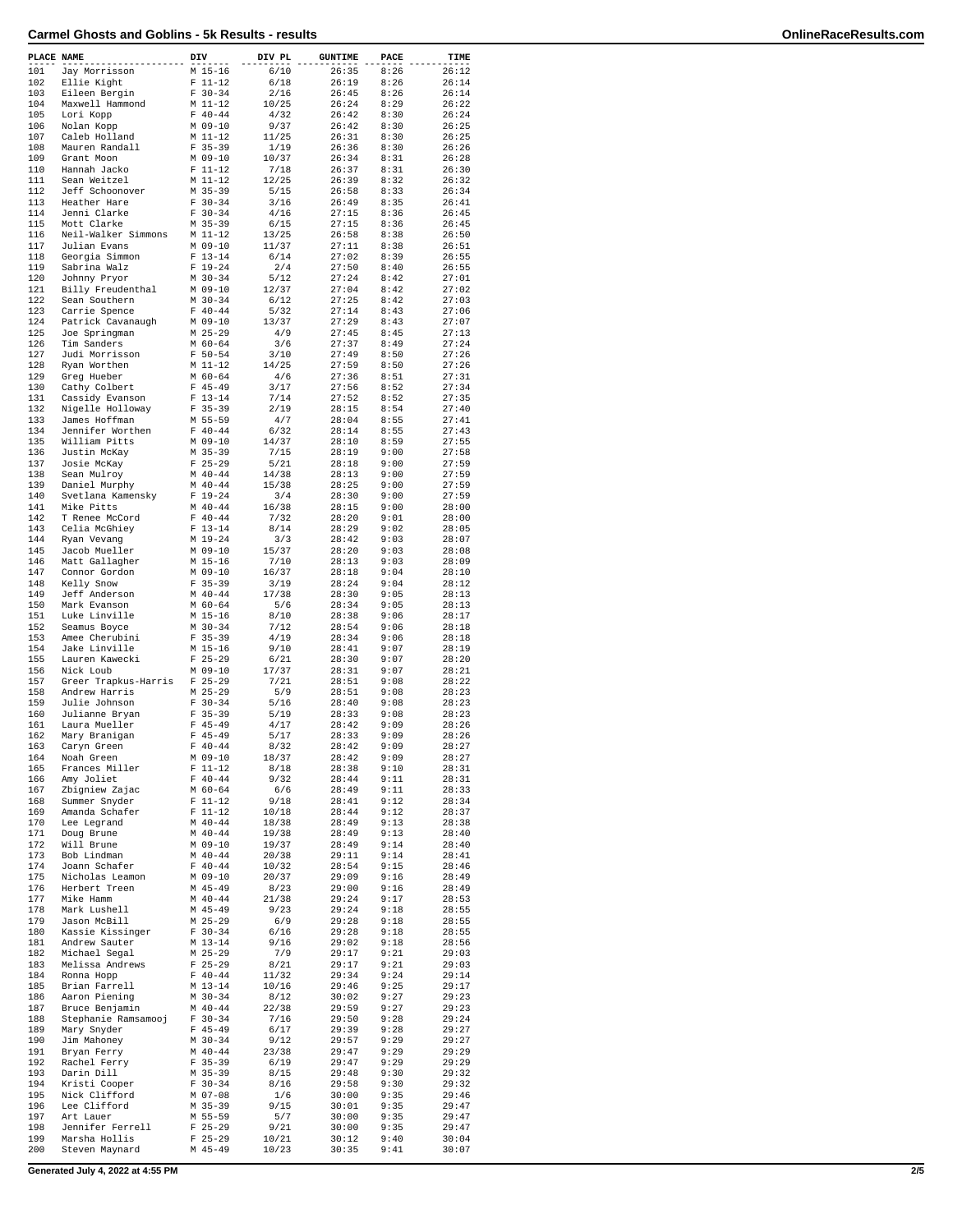| PLACE NAME |                                      | DIV |                          | DIV PL         | <b>GUNTIME</b> | PACE           | TIME           |
|------------|--------------------------------------|-----|--------------------------|----------------|----------------|----------------|----------------|
| 201        | Kell Coleman                         |     | $F$ 25-29                | 11/21          | 30:38          | 9:42           | 30:09          |
| 202        | Miles Keys                           |     | M 11-12                  | 15/25          | 30:26          | 9:44           | 30:16          |
| 203        | Craig Stahly                         |     | $M$ 45-49                | 11/23          | 30:51          | 9:45           | 30:19          |
| 204        | Michael Aspy                         |     | M 55-59                  | 6/7            | 30:38          | 9:46           | 30:20          |
| 205        | Matt Moller                          |     | $M$ 40-44                | 24/38          | 30:52          | 9:47           | 30:24          |
| 206        | Christine Miller                     |     | $F$ 35-39                | 7/19           | 30:39          | 9:48           | 30:29          |
| 207        | Kelley Keys                          |     | $F$ 35-39                | 8/19           | 30:41          | 9:49           | 30:31          |
| 208        | Ami Musick                           |     | $F$ 25-29                | 12/21          | 30:41          | 9:50           | 30:33          |
| 209        | Jeff Linville                        |     | $M$ 50-54                | 2/11           | 30:58          | 9:51           | 30:36          |
| 210        | Maxwell Renay-Lopes                  |     | M 09-10                  | 21/37          | 30:42          | 9:51           | 30:37          |
| 211        | Mark Gordon                          |     | $M$ 45-49                | 12/23          | 30:46          | 9:53           | 30:42          |
| 212        | Leeann Clifford                      |     | $F$ 35-39                | 9/19           | 30:58          | 9:53           | 30:43          |
| 213        | Jay Dorman                           |     | M 55-59                  | 7/7            | 31:15          | 9:55           | 30:48          |
| 214        | Margeret Yde                         |     | $F 50 - 54$              | 4/10           | 31:04          | 9:55           | 30:49          |
| 215        | Michael Stephens                     |     | $M$ 45-49                | 13/23          | 31:11          | 9:56           | 30:53          |
| 216        | Margaret Curtis                      |     | $F$ 45-49                | 7/17           | 31:14          | 9:57           | 30:55          |
| 217        | Shanen Piper                         |     | $M$ 40-44                | 25/38<br>4/4   | 31:18          | 9:58           | 31:00          |
| 218        | Kaity Wachtel                        |     | $F 19-24$                |                | 31:39          | 10:00          | 31:04          |
| 219        | Zack Piper                           |     | M 09-10                  | 22/37          | 31:17<br>31:17 | 10:00          | 31:04          |
| 220<br>221 | Andrew Harding<br>Cathy Hamm         |     | M 11-12<br>$F 40 - 44$   | 16/25<br>12/32 | 31:44          | 10:01<br>10:03 | 31:08<br>31:13 |
| 222        | Scott Sweet                          |     | $M$ 40-44                | 26/38          | 31:32          | 10:05          | 31:19          |
| 223        | Ryan Woock                           |     | M 11-12                  | 17/25          | 31:42          | 10:05          | 31:20          |
| 224        | Stephanie Holl                       |     | $F 30-34$                | 9/16           | 31:41          | 10:05          | 31:21          |
| 225        | Brooke Spencer                       |     | $F 11-12$                | 11/18          | 31:41          | 10:05          | 31:21          |
| 226        | David Keith                          |     | M 70 UP                  | 1/2            | 31:31          | 10:05          | 31:21          |
| 227        | Michelle Murphy                      |     | $F 40 - 44$              | 13/32          | 31:49          | 10:06          | 31:23          |
| 228        | Deborah Legler                       |     | $F 40 - 44$              | 14/32          | 32:20          | 10:12          | 31:41          |
| 229        | Kasha Halbleib                       |     | $F 13-14$                | 9/14           | 32:11          | 10:13          | 31:47          |
| 230        | Scott Thompson                       |     | M 45-49                  | 14/23          | 32:32          | 10:20          | 32:08          |
| 231        | Madison Ferguson                     |     | $F 09-10$                | 3/10           | 32:44          | 10:21          | 32:10          |
| 232        | Derek Leishman                       |     | $M$ 45-49                | 15/23          | 32:44          | 10:21          | 32:10          |
| 233        | Shannon Leishman                     |     | $F$ 35-39                | 10/19          | 32:45          | 10:21          | 32:10          |
| 234        | Kelsey Berlinger                     |     | $F 15-16$                | 1/1            | 32:18          | 10:21          | 32:11          |
| 235        | Winter Cross                         |     | M 09-10                  | 23/37          | 32:41          | 10:22          | 32:12          |
| 236        | Ridge Miller                         |     | M 45-49                  | 16/23          | 32:26          | 10:24          | 32:19          |
| 237        | Paul Pride                           |     | M 50-54                  | 3/11           | 32:47          | 10:25          | 32:22          |
| 238        | Mohammed Waseem                      |     | M 11-12                  | 18/25          | 32:52          | 10:26          | 32:25          |
| 239        | Jeff Franciski                       |     | $M$ 35-39                | 10/15          | 32:46          | 10:26          | 32:26          |
| 240        | Christine Franciski                  |     | $F$ 45-49                | 8/17           | 32:46          | 10:26          | 32:27          |
| 241        | Debbie Snyder                        |     | $F 40 - 44$              | 15/32          | 32:37          | 10:27          | 32:30          |
| 242        | Reilly Tarbet                        |     | $F 09-10$                | 4/10           | 32:43          | 10:27          | 32:30          |
| 243        | Michael Roesner                      |     | M 50-54                  | 4/11           | 32:44          | 10:27          | 32:30          |
| 244        | Ellie Manlick                        |     | $F 13-14$                | 10/14          | 32:49          | 10:28          | 32:33          |
| 245        | Bruce Worthen                        |     | $M$ 40-44                | 27/38          | 33:08          | 10:29          | 32:34          |
| 246        | Jillyn Worthen                       |     | $F 09-10$                | 5/10           | 33:09          | 10:29          | 32:36          |
| 247        | Amelia Sauter                        |     | $F 11-12$                | 12/18          | 32:45          | 10:29          | 32:37          |
| 248        | Gaye Kerschner                       |     | $F$ 45-49                | 9/17           | 32:58          | 10:32          | 32:43          |
| 249        | Olivia Hoberty                       |     | $F 13-14$                | 11/14          | 33:02          | 10:32          | 32:45          |
| 250        | Drew Holl                            |     | M 11-12                  | 19/25          | 33:17          | 10:36          | 32:57          |
| 251        | Catherine Stahly                     |     | $F 11-12$                | 13/18          | 33:07          | 10:37          | 33:01          |
| 252        | Josie Devaney                        |     | $F 11-12$                | 14/18          | 33:17          | 10:40          | 33:09          |
| 253        | Kathryn Mohr                         |     | $F 35-39$                | 11/19          | 33:44          | 10:41          | 33:14          |
| 254        | Tonya Jost                           |     | $F 40 - 44$              | 16/32          | 33:37          | 10:44          | 33:21          |
| 255        | Peggy Waldal                         |     | $F$ 35-39                | 12/19          | 33:34          | 10:44          | 33:22          |
| 256        | Hannah Cunningham                    |     | $F 09-10$                | 6/10           | 33:36          | 10:45          | 33:25          |
| 257        | Avery Williams                       |     | $F 09-10$                | 7/10           | 33:36          | 10:45          | 33:25          |
| 258        | Jacob Haynes                         |     | M 09-10                  | 24/37          | 34:03          | 10:46          | 33:28          |
| 259        | Daniel Healey                        |     | $M_13-14$                | 11/16          | 33:45          | 10:46          | 33:29          |
| 260        | Alice Byrnes                         |     | $F 11-12$                | 15/18          | 33:43          | 10:47          | 33:31          |
| 261        | Jeff Byrnes                          |     | $M$ 50-54                | 5/11           | 33:44          | 10:47          | 33:31          |
| 262        | Cameron Weitzel                      |     | $M$ 09-10                | 25/37          | 33:50          | 10:47          | 33:32          |
| 263        | Bret Weitzel                         |     | $M$ 45-49                | 17/23          | 33:54          | 10:48          | 33:35          |
| 264        | Catherine Treen                      |     | $F$ 45-49                | 10/17          | 33:50          | 10:50          | 33:39          |
| 265        | Jenny Perry                          |     | $F$ 25-29                | 13/21          | 33:50          | 10:50          | 33:41          |
| 266        | Brooke Waldal                        |     | $F 07-08$                | 1/7            | 33:52          | 10:50          | 33:41          |
| 267        | Nicole Prostko                       |     | $F$ 25-29                | 14/21          | 33:47          | 10:51          | 33:43          |
| 268        | Robert Prostko                       |     | $M$ 30-34                | 10/12          | 33:46          | 10:51          | 33:44          |
| 269        | Michael Byers                        |     | M 07-08                  | 2/6            | 34:06          | 10:55          | 33:55          |
| 270        | Dayne Waldal                         |     | M 09-10                  | 26/37          | 34:07          | 10:55          | 33:56          |
| 271        | Colleen Beeler                       |     | $F 40-44$                | 17/32          | 34:55          | 11:02          | 34:19          |
| 272        | Jack Loub                            |     | $M_11-12$                | 20/25          | 34:30          | 11:03          | 34:21          |
| 273        | Zach Beeler<br>Christine Ross        |     | M 09-10                  | 27/37          | 34:56          | 11:03          | 34:21          |
| 274        |                                      |     | $F$ 25-29                | 15/21          | 34:58          | 11:04          | 34:23          |
| 275        | Jonathan Cross                       |     | M 35-39                  | 11/15          | 34:56          | 11:05          | 34:27          |
| 276        | Dina Whisman                         |     | $F$ 45-49                | 11/17          | 34:50          | 11:05          | 34:28          |
| 277<br>278 | Bere Ridener<br>David Clark          |     | $F$ 25-29                | 16/21          | 35:01          | 11:06          | 34:29          |
| 279        | Bryce Dungey                         |     | M 13-14                  | 12/16<br>21/25 | 34:34          | 11:06          | 34:31          |
| 280        |                                      |     | M 11-12                  |                | 34:35          | 11:07          | 34:33          |
| 281        | Melinda Mettler<br>Leanne Richardson |     | $F$ 25-29<br>$F 40 - 44$ | 17/21<br>18/32 | 35:07<br>35:14 | 11:15<br>11:16 | 34:57<br>35:00 |
| 282        |                                      |     | $F 09-10$                |                |                |                |                |
| 283        | Kathryn Harmeyer<br>Ralph Koch       |     | M 65-69                  | 8/10<br>2/3    | 35:35<br>35:39 | 11:21<br>11:22 | 35:18<br>35:19 |
| 284        | Robert Harmeyer                      |     | $M$ 40-44                | 28/38          | 35:36          | 11:22          | 35:19          |
| 285        | Daniel McLaughlin                    |     | M 45-49                  | 18/23          | 36:05          | 11:26          | 35:32          |
| 286        | Jane Ramirez                         |     | $F$ 45-49                | 12/17          | 36:18          | 11:29          | 35:41          |
| 287        | Eric Langland                        |     | M 09-10                  | 28/37          | 35:55          | 11:31          | 35:48          |
| 288        | Alex Todd                            |     | M 09-10                  | 29/37          | 35:58          | 11:32          | 35:50          |
| 289        | Deanna Mettler                       |     | $F 30-34$                | 10/16          | 36:11          | 11:33          | 35:53          |
| 290        | Bert Moorman                         |     | $M$ 50-54                | 6/11           | 36:25          | 11:33          | 35:53          |
| 291        | Laban Cook                           |     | $M$ 30-34                | 11/12          | 36:11          | 11:33          | 35:53          |
| 292        | Gabe Moorman                         |     | M 09-10                  | 30/37          | 36:24          | 11:34          | 35:57          |
| 293        | Jennifer Masters                     |     | $F 30-34$                | 11/16          | 36:33          | 11:35          | 36:01          |
| 294        | Alexander Masters                    |     | M 09-10                  | 31/37          | 36:33          | 11:35          | 36:02          |
| 295        | Doug Todd                            |     | $M$ 40-44                | 29/38          | 36:17          | 11:38          | 36:09          |
| 296        | Susan Hamilton                       |     | $F 40 - 44$              | 19/32          | 36:22          | 11:40          | 36:16          |
| 297        | Dan Farrell                          |     | M 45-49                  | 19/23          | 36:52          | 11:41          | 36:18          |
| 298        | Todd Lang                            |     | $M$ 40-44                | 30/38          | 36:52          | 11:46          | 36:36          |
| 299        | Ian Gordon                           |     | $M$ 09-10                | 32/37          | 36:49          | 11:46          | 36:36          |
| 300        | John Herndon                         |     | $M$ 45-49                | 20/23          | 37:01          | 11:47          | 36:39          |
|            |                                      |     |                          |                |                |                |                |

**Generated July 4, 2022 at 4:55 PM 3/5**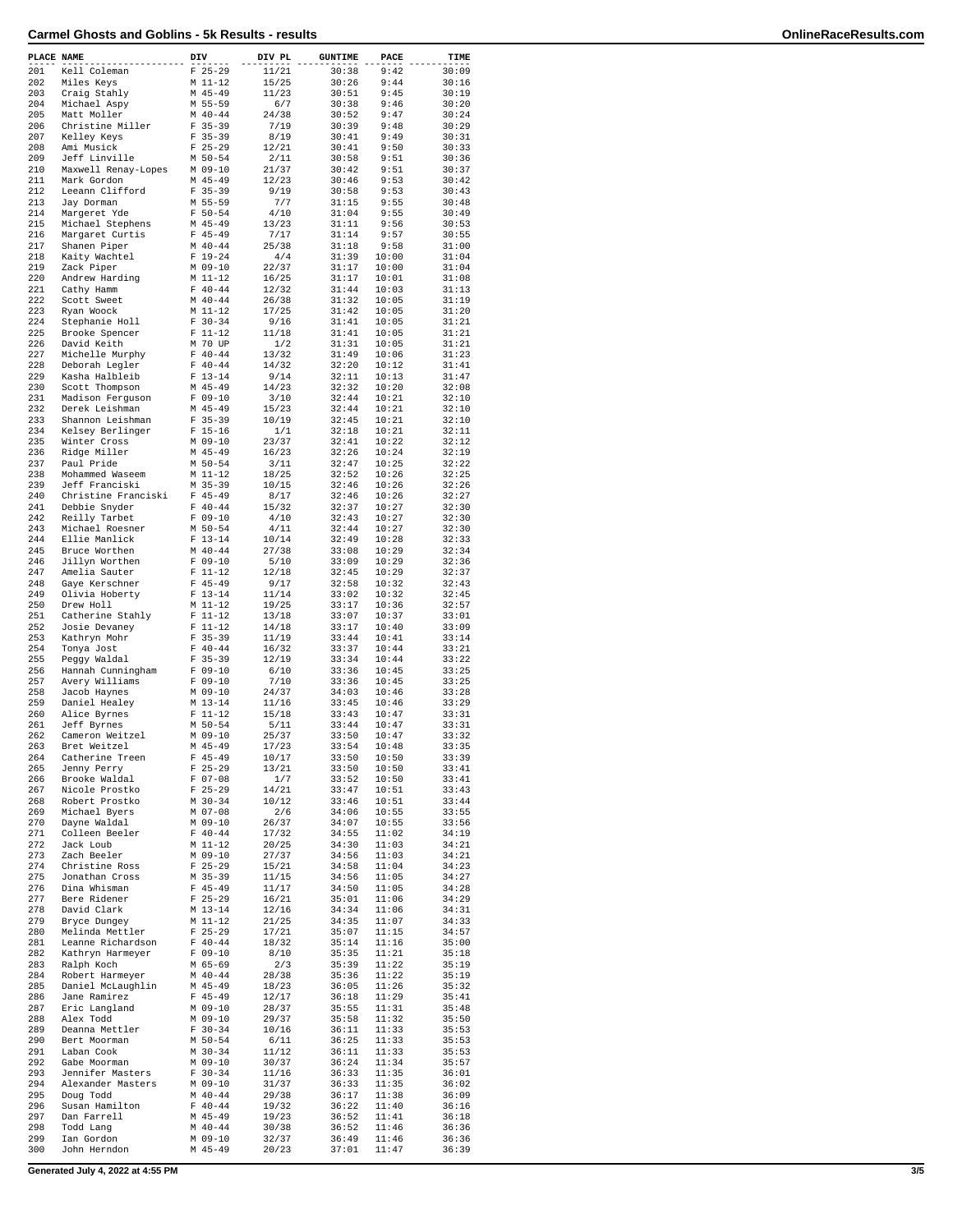| PLACE NAME |                                         | DIV |                            | DIV PL         | <b>GUNTIME</b> | PACE           | TIME           |
|------------|-----------------------------------------|-----|----------------------------|----------------|----------------|----------------|----------------|
| 301        | Ashley Hartowicz                        |     | $F$ 25-29                  | 18/21          | 37:10          | 11:49          | 36:43          |
| 302        | Max Mylott                              |     | $M$ 09-10                  | 33/37          | 37:08          | 11:52          | 36:52          |
| 303        | Michele Carter                          |     | $F 40 - 44$                | 20/32          | 37:08          | 11:52<br>11:54 | 36:53          |
| 304<br>305 | Lauren Alexander<br>William Freudenthal |     | $F 11 - 12$<br>$M$ 40-44   | 16/18          | 37:14<br>37:25 | 11:56          | 36:59          |
| 306        | Betsy Freudenthal                       |     | $F 07-08$                  | 31/38<br>2/7   | 37:25          | 11:56          | 37:05<br>37:05 |
| 307        | Liz Homes                               |     | $F$ 25-29                  | 19/21          | 38:05          | 12:08          | 37:42          |
| 308        | Kyle Crawford                           |     | $M$ 13-14                  | 13/16          | 38:16          | 12:09          | 37:46          |
| 309        | Bill Crawford                           |     | $M$ 50-54                  | 7/11           | 38:17          | 12:09          | 37:47          |
| 310        | Steven Halbert                          |     | $M$ 50-54                  | 8/11           | 38:06          | 12:10          | 37:48          |
| 311        | Brian Alexander                         |     | $M_13-14$                  | 14/16          | 38:10          | 12:12          | 37:55          |
| 312        | Jacob Bracken                           |     | M 07-08                    | 3/6            | 38:29          | 12:13          | 37:58          |
| 313        | Dan Bracken                             |     | $M$ 40-44                  | 32/38          | 38:30          | 12:13          | 38:00          |
| 314        | Naia Ballinger                          |     | $F$ 35-39                  | 13/19          | 38:36          | 12:16          | 38:08          |
| 315        | Pamela Verbarg                          |     | $F 40 - 44$                | 21/32          | 38:37          | 12:17          | 38:10          |
| 316<br>317 | Lisa Schneider                          |     | $F 30-34$<br>$M$ 40-44     | 12/16          | 39:17          | 12:26          | 38:40          |
| 318        | Greg Dentino<br>Nicholas Dentino        |     | M 11-12                    | 33/38<br>22/25 | 39:21<br>39:21 | 12:30<br>12:30 | 38:50<br>38:51 |
| 319        | Kate Elsten                             |     | $F 09-10$                  | 9/10           | 39:16          | 12:30          | 38:51          |
| 320        | Steven Elsten                           |     | $M$ 45-49                  | 21/23          | 39:17          | 12:30          | 38:52          |
| 321        | Matthew Herndon                         |     | $M$ 13-14                  | 15/16          | 39:23          | 12:33          | 39:01          |
| 322        | Gui Basso                               |     | $M$ 05-06                  | 1/1            | 39:19          | 12:34          | 39:05          |
| 323        | Michelle Martin                         |     | $F$ 35-39                  | 14/19          | 39:41          | 12:34          | 39:05          |
| 324        | Rafael Basso                            |     | $M$ 40-44                  | 34/38          | 39:20          | 12:35          | 39:06          |
| 325        | Xavier McFadden                         |     | M 11-12                    | 23/25          | 39:13          | 12:35          | 39:07          |
| 326        | Margarita Sanchez                       |     | $F$ 25-29                  | 20/21          | 39:36          | 12:38          | 39:16          |
| 327        | Christina Scheungrab                    |     | $F$ 25-29                  | 21/21          | 39:57          | 12:38          | 39:17          |
| 328<br>329 | Chad Altherr                            |     | $M$ 35-39                  | 12/15          | 39:59          | 12:39<br>12:41 | 39:20<br>39:26 |
| 330        | Colton Ferguson<br>Christy Dempster     |     | M 11-12<br>$F$ 35-39       | 24/25<br>15/19 | 40:00<br>40:03 | 12:43          | 39:33          |
| 331        | Diana Phillips                          |     | $F$ 35-39                  | 16/19          | 40:14          | 12:43          | 39:33          |
| 332        | Lianne Haynes                           |     | $F$ 45-49                  | 13/17          | 40:27          | 12:49          | 39:51          |
| 333        | Megan Harding                           |     | $F 07-08$                  | 3/7            | 40:15          | 12:54          | 40:06          |
| 334        | Tim Hodges                              |     | $M$ 50-54                  | 9/11           | 40:51          | 13:00          | 40:25          |
| 335        | Sandy Hodges                            |     | $F 50 - 54$                | 5/10           | 40:51          | 13:00          | 40:26          |
| 336        | Casey Alexander                         |     | $F 40 - 44$                | 22/32          | 40:55          | 13:05          | 40:40          |
| 337        | Greg Alexander                          |     | $M$ 40-44                  | 35/38          | 40:55          | 13:05          | 40:40          |
| 338        | Jamey Gordon                            |     | $M$ 35-39                  | 13/15          | 41:02          | 13:09          | 40:52          |
| 339        | Courtney Gordon                         |     | $F$ 35-39                  | 17/19          | 41:02          | 13:09          | 40:52          |
| 340<br>341 | Evelyn Gordon                           |     | $F 05 - 06$<br>$F 55 - 59$ | 1/2            | 41:02<br>41:21 | 13:09          | 40:53          |
| 342        | Janet Hoffman<br>Denise Ploss           |     | $F 40 - 44$                | 2/3<br>23/32   | 41:54          | 13:10<br>13:24 | 40:55<br>41:39 |
| 343        | Amanda Cross                            |     | $F 30-34$                  | 13/16          | 42:37          | 13:33          | 42:08          |
| 344        | Cheryl Leamon                           |     | $F$ 35-39                  | 18/19          | 43:04          | 13:45          | 42:44          |
| 345        | Alexander Leamon                        |     | $M$ 07-08                  | 4/6            | 43:04          | 13:45          | 42:44          |
| 346        | Jane Gailey                             |     | $F$ 45-49                  | 14/17          | 44:48          | 14:12          | 44:10          |
| 347        | Kevin Gailey                            |     | $M$ 40-44                  | 36/38          | 44:49          | 14:13          | 44:11          |
| 348        | Elson Benedict Jr.                      |     | M 70 UP                    | 2/2            | 45:51          | 14:36          | 45:25          |
| 349        | Camellia Rich                           |     | $F 09-10$                  | 10/10          | 45:42          | 14:38          | 45:30          |
| 350        | Lila Jay                                |     | $F 30-34$                  | 14/16          | 46:20          | 14:48          | 46:01          |
| 351<br>352 | Faith Devaney<br>Samantha Smith         |     | $F 13 - 14$<br>$F 13 - 14$ | 12/14<br>13/14 | 46:31<br>46:33 | 14:48<br>14:49 | 46:02<br>46:04 |
| 353        | Aditeya Majumdar                        |     | M 09-10                    | 34/37          | 46:43          | 14:51          | 46:11          |
| 354        | Jon Gilliatt                            |     | $M$ 25-29                  | 8/9            | 46:41          | 15:01          | 46:41          |
| 355        | Katie Tarbet                            |     | $F 40-44$                  | 24/32          | 47:00          | 15:03          | 46:49          |
| 356        | Jackson Frank                           |     | $M$ 09-10                  | 35/37          | 47:48          | 15:12          | 47:15          |
| 357        | Phil Frank                              |     | M 50-54                    | 10/11          | 47:48          | 15:13          | 47:17          |
| 358        | Hella Rumschlag                         |     | $F 50 - 54$                | 6/10           | 47:57          | 15:13          | 47:19          |
| 359        | Tony Rumschlag                          |     | M 50-54                    | 11/11          | 47:57          | 15:13          | 47:19          |
| 360        | Cheryl Sons                             |     | $F$ 45-49                  | 15/17          | 48:00          | 15:18          | 47:33          |
| 361        | Christina Campins                       |     | $F 40-44$                  | 25/32          | 47:51          | 15:18          | 47:34          |
| 362<br>363 | Isabella Campins<br>Ethan Helm          |     | $F 13 - 14$<br>M 07-08     | 14/14<br>5/6   | 47:51<br>48:41 | 15:18<br>15:32 | 47:34<br>48:16 |
| 364        | Missy Helm                              |     | $F 40 - 44$                | 26/32          | 48:41          | 15:32          | 48:16          |
| 365        | Hanna Kobza                             |     | $F 07-08$                  | 4/7            | 48:55          | 15:36          | 48:29          |
| 366        | Tom Tyson                               |     | M 65-69                    | 3/3            | 48:55          | 15:36          | 48:29          |
| 367        | Carolyn Tyson                           |     | $F 65 - 69$                | 1/2            | 49:07          | 15:39          | 48:41          |
| 368        | Zach Burman                             |     | M 13-14                    | 16/16          | 50:47          | 16:13          | 50:27          |
| 369        | Tammy Hiatt                             |     | $F$ 35-39                  | 19/19          | 51:37          | 16:25          | 51:01          |
| 370        | Karen Kosoglov                          |     | $F 50 - 54$                | 7/10           | 51:38          | 16:25          | 51:02          |
| 371        | Jon Mobley                              |     | $M$ 25-29                  | 9/9            | 51:58          | 16:35          | 51:34          |
| 372        | Angela Weitzel                          |     | $F 40 - 44$                | 27/32          | 52:14          | 16:37          | 51:41          |
| 373<br>374 | Kim Devaney<br>Christine Smith          |     | $F 40 - 44$<br>$F 40 - 44$ | 28/32<br>29/32 | 52:14<br>52:14 | 16:38<br>16:38 | 51:42<br>51:42 |
| 375        | Lisa Mills                              |     | $F 40 - 44$                | 30/32          | 52:19          | 16:42          | 51:54          |
| 376        | Kelly Meyer                             |     | $F 40 - 44$                | 31/32          | 52:19          | 16:42          | 51:56          |
| 377        | Xavier Ramirez                          |     | $M$ 09-10                  | 36/37          | 52:40          | 16:45          | 52:06          |
| 378        | Kyle Holman                             |     | $M$ 09-10                  | 37/37          | 52:28          | 16:50          | 52:21          |
| 379        | Clare McLaughlin                        |     | $F 50 - 54$                | 8/10           | 53:05          | 16:52          | 52:28          |
| 380        | Javier Ramirez                          |     | $M$ 40-44                  | 37/38          | 53:07          | 16:53          | 52:29          |
| 381        | Scott Seymour                           |     | M 35-39                    | 14/15          | 53:01          | 16:58          | 52:46          |
| 382        | Holly Seymour                           |     | $F 40-44$                  | 32/32          | 53:01          | 16:59          | 52:48          |
| 383        | Blair Wayman                            |     | $F 07-08$                  | 5/7            | 53:12          | 17:00          | 52:51          |
| 384<br>385 | Sidney Wayman<br>Brent Wayman           |     | $F 07-08$<br>M 35-39       | 6/7<br>15/15   | 53:13<br>53:13 | 17:00<br>17:00 | 52:52<br>52:52 |
| 386        | Nick Magnus                             |     | $M$ 40-44                  | 38/38          | 53:26          | 17:04          | 53:04          |
| 387        | Ethan Magus                             |     | M 07-08                    | 6/6            | 53:25          | 17:05          | 53:06          |
| 388        | Maria Kille                             |     | $F 11-12$                  | 17/18          | 54:33          | 17:20          | 53:53          |
| 389        | Sylvia Kille                            |     | $F 30-34$                  | 15/16          | 54:33          | 17:20          | 53:53          |
| 390        | Austin Yoder                            |     | M 15-16                    | 10/10          | 54:30          | 17:24          | 54:06          |
| 391        | Leah Keys                               |     | $F 05 - 06$                | 2/2            | 54:26          | 17:26          | 54:13          |
| 392        | Gwen Knipstein                          |     | $F 65 - 69$                | 2/2            | 54:57          | 17:33          | 54:34          |
| 393        | Ashley Kasper                           |     | $F 11-12$                  | 18/18          | 55:04          | 17:35          | 54:39          |
| 394        | Susan Kindig                            |     | $F$ 45-49                  | 16/17          | 55:03          | 17:35          | 54:40          |
| 395        | Michael Engledow                        |     | $M$ 45-49                  | 22/23          | 58:36          | 18:42          | 58:07          |
| 396<br>397 | Rachel Engledow<br>Jack Engledow        |     | $F 17-18$                  | 3/3<br>25/25   | 58:36<br>58:36 | 18:42<br>18:42 | 58:07<br>58:08 |
| 398        | Luisa Stiggleman                        |     | M 11-12<br>$F 50 - 54$     | 9/10           | 58:53          | 18:44          | 58:16          |
| 399        | Heather Lind                            |     | $F 30-34$                  | 16/16          | 59:29          | 19:02          | 59:11          |
| 400        | David Lind                              |     | $M$ 30-34                  | 12/12          | 59:29          | 19:02          | 59:11          |
|            |                                         |     |                            |                |                |                |                |

**Generated July 4, 2022 at 4:55 PM 4/5**